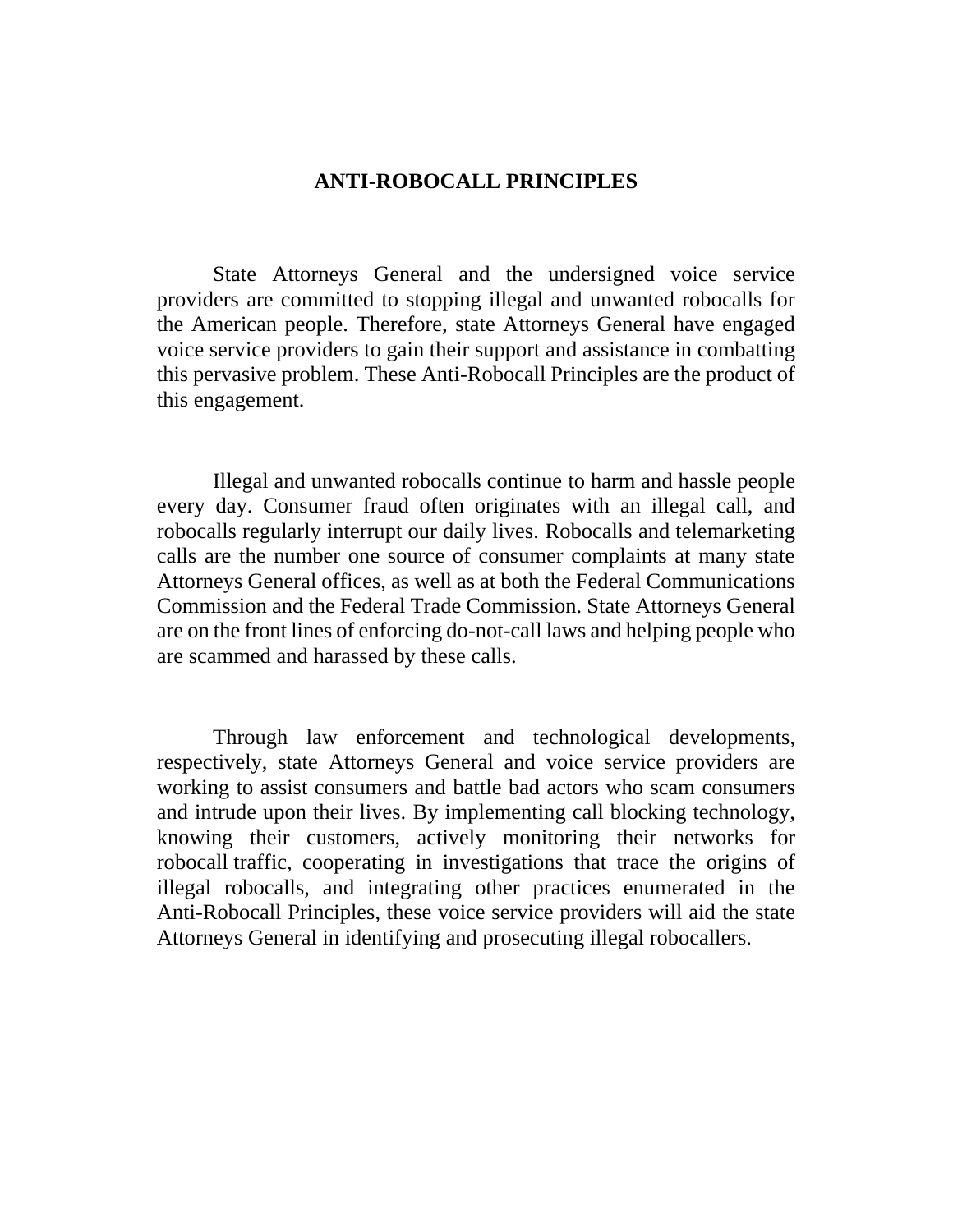#### **ANTI-ROBOCALL PRINCIPLES FOR VOICE SERVICE PROVIDERS**

**The undersigned voice service providers declare that they will work with the undersigned state Attorneys General by incorporating, or continuing to incorporate, these Anti-Robocall Principles into their business practices:**

- **Principle #1. Offer Free Call Blocking and Labeling.** For smartphone mobile and VoIP residential customers, make available free, easy-to-use call blocking and labeling tools and regularly engage in easily understandable outreach efforts to notify them about these tools. For all types of customers, implement network-level call blocking at no charge. Use best efforts to ensure that all tools offered safeguard customers' personal, proprietary, and location information.
- **Principle #2. Implement STIR/SHAKEN.** Implement STIR/SHAKEN call authentication.
- **Principle #3. Analyze and Monitor Network Traffic.** Analyze high-volume voice network traffic to identify and monitor patterns consistent with robocalls.
- **Principle #4. Investigate Suspicious Calls and Calling Patterns.** If a provider detects a pattern consistent with illegal robocalls, or if a provider otherwise has reason to suspect illegal robocalling or spoofing is taking place over its network, seek to identify the party that is using its network to originate, route, or terminate these calls and take appropriate action. Taking appropriate action may include, but is not limited to, initiating a traceback investigation, verifying that the originating commercial customer owns or is authorized to use the Caller ID number, determining whether the Caller ID name sent to a receiving party matches the customer's corporate name, trademark, or d/b/a name, terminating the party's ability to originate, route, or terminate calls on its network, and notifying law enforcement authorities.
- **Principle #5. Confirm the Identity of Commercial Customers.** Confirm the identity of new commercial VoIP customers by collecting information such as physical business location, contact person(s), state or country of incorporation, federal tax ID, and the nature of the customer's business.
- **Principle #6. Require Traceback Cooperation in Contracts.** For all new and renegotiated contracts governing the transport of voice calls, use best efforts to require cooperation in traceback investigations by identifying the upstream provider from which the suspected illegal robocall entered its network or by identifying its own customer if the call originated in its network.
- **Principle #7. Cooperate in Traceback Investigations.** To allow for timely and comprehensive law enforcement efforts against illegal robocallers, dedicate sufficient resources to provide prompt and complete responses to traceback requests from law enforcement and from USTelecom's Industry Traceback Group. Identify a single point of contact in charge of responding to these traceback requests, and respond to traceback requests as soon as possible.
- **Principle #8. Communicate with State Attorneys General.** Communicate and cooperate with state Attorneys General about recognized scams and trends in illegal robocalling. Due to the ever-changing nature of technology, update the state Attorneys General about potential additional solutions for combatting illegal robocalls.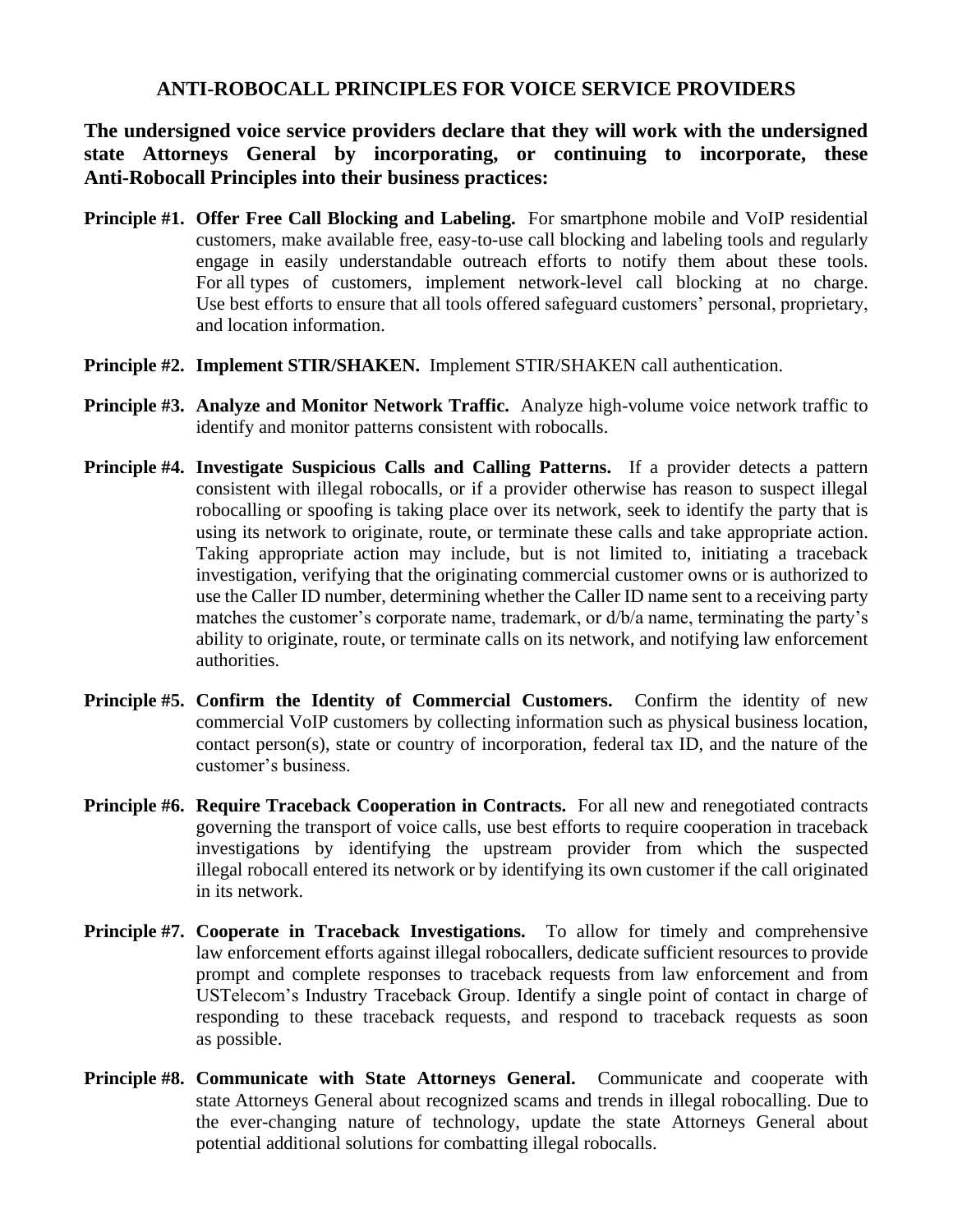# **DEFINITIONS OF TERMS IN ANTI-ROBOCALL PRINCIPLES**

The following terms are used in the attached set of Principles:

- CALL AUTHENTICATION: Call authentication allows a voice service provider to cryptographically sign call signaling information and allows the intermediate and destination providers to validate the signature. Call authentication prevents a caller from disguising its true identity and/or call origination. Call authentication is provided by a set of standards called STIR/SHAKEN, which specifies this functionality for Voice over Internet Protocol ("VoIP") calls.
- CALL BLOCKING: Call blocking consists of technologies or devices that can stop  $\bullet$ illegal robocalls before they reach the called party. Call blocking can be implemented by various means on a voice service provider's network or can be activated by the consumer through software applications or other devices or services.
- CALL BLOCKING TOOLS: Call blocking tools are devices, software applications, or services that may be pre-installed, downloaded, enabled, or manually programmed for individual use by consumers. Call blocking tools may be offered directly by the provider or made available through third parties.
- **CALL LABELING**: Call labeling passes additional information about an incoming call to the called party beyond the caller's telephone number and caller ID name. It is typically displayed on the landline caller ID display or the mobile device screen. The information may display something like "spam" or "fraud alert" in text, or it may suggest the likelihood of an unwanted call by color, score, or image. The information may be provided by the voice service provider or by third-party software and services.
- NETWORK-LEVEL CALL BLOCKING: Network-level call blocking by the voice service provider stops calls from reaching a consumer's landline or cellular telephone device without the consumer taking any steps to activate, request, opt-in, opt-out, or enable the blocking.
- Signature-based Handling of Asserted information using toKENs.  $\bullet$ **SHAKEN:** SHAKEN is an industry standard that defines how voice service providers should implement the STIR technology to ensure that outbound or originating calling party numbers are not illegally spoofed.
- STIR: Secure Telephony Identity Revisited. STIR is the name of a standardization working group and is commonly used to label the technology that adds cryptographic signatures to call signaling requests. This technology prevents a caller from providing a calling number to the receiving party that the caller is not authorized to use.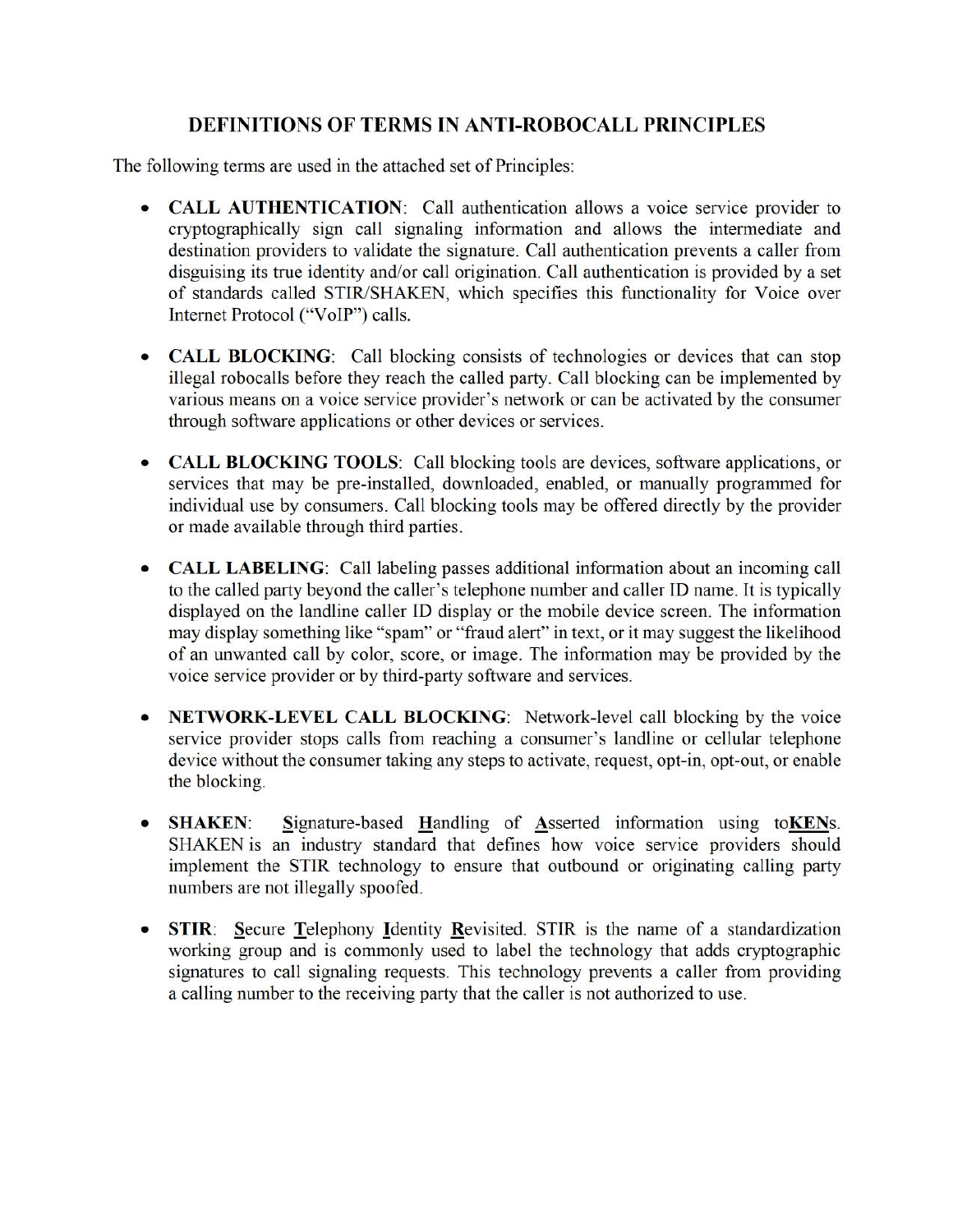#### **DEFINITIONS OF TERMS (***continued***)**

- **STIR/SHAKEN**: STIR/SHAKEN describes a set of technical standards and operating procedures for implementing call authentication for calls carried over an Internet Protocol network. The STIR/SHAKEN framework will enable originating voice service providers to attest to the validity of asserted caller IDs and sign outbound calls with a secure signature or certificate that cannot be faked. The terminating service provider will use the security certificate to validate that the caller ID attestation has not been compromised.
- **TRACEBACK**: Traceback is the process of determining the origin of a call, typically by starting with the receiving party and terminating voice service provider and tracing backwards through the path of the intermediate providers and, ultimately, to the originating voice service provider and the origin of the call. Traceback can be used to find the source of robocalls and, thus, the entities responsible for those calls.
- **VoIP**: **V**oice **o**ver **I**nternet **P**rotocol. VoIP carries voice telephone calls over Internet Protocol networks, either within and between voice service providers or to the end customer.

# **DISCLAIMER**

Failure to adhere to these principles is not in itself a basis for liability nor does adherence to these principles protect or release any party from liability. Compliance with these principles does not relieve any party from its duty to comply with state or federal laws and regulations. Adherence to these principles may take time for the voice service providers to plan for and implement.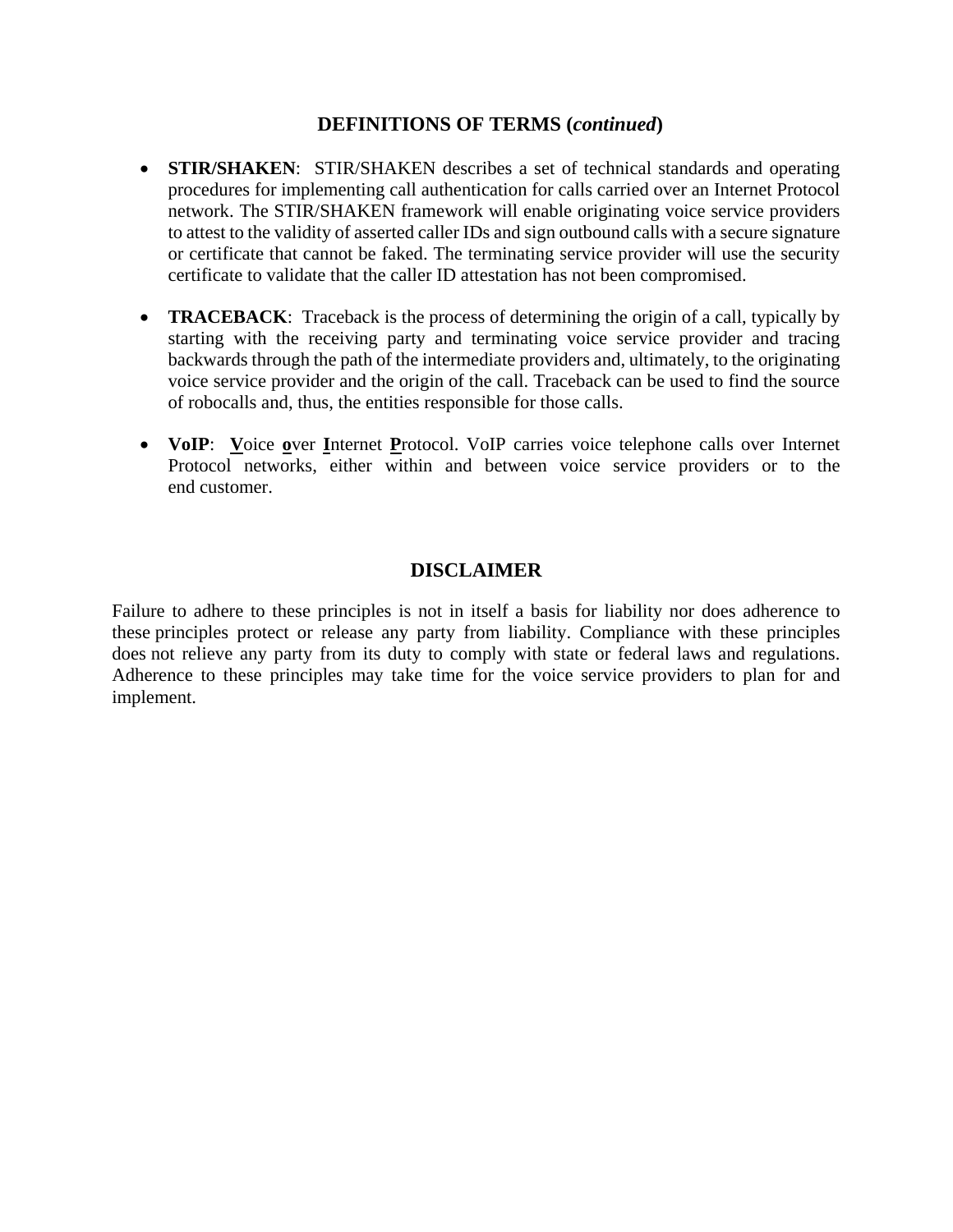AGREED to and SUPPORTED by the undersigned state Attorneys General and voice service providers:

AT&T Services, Inc. Bandwidth Inc.

Frontier Communications Corporation Sprint

T-Mobile USA U.S. Cellular

CenturyLink Charter Communications, Inc.

Comcast Consolidated Communications, Inc.

Verizon Windstream Services, LLC

JOSHUA H. STEIN Attorney General State of North Carolina GORDON J. MACDONALD Attorney General State of New Hampshire

CURTIS T. HILL, JR. Attorney General State of Indiana

STEVE MARSHALL Attorney General State of Alabama

MARK BRNOVICH Attorney General State of Arizona

XAVIER BECERRA Attorney General State of California

WILLIAM TONG Attorney General State of Connecticut

KARL A. RACINE Attorney General District of Columbia

KEVIN G. CLARKSON Attorney General State of Alaska

LESLIE RUTLEDGE Attorney General State of Arkansas

PHIL WEISER Attorney General State of Colorado

KATHLEEN JENNINGS Attorney General State of Delaware

ASHLEY MOODY Attorney General State of Florida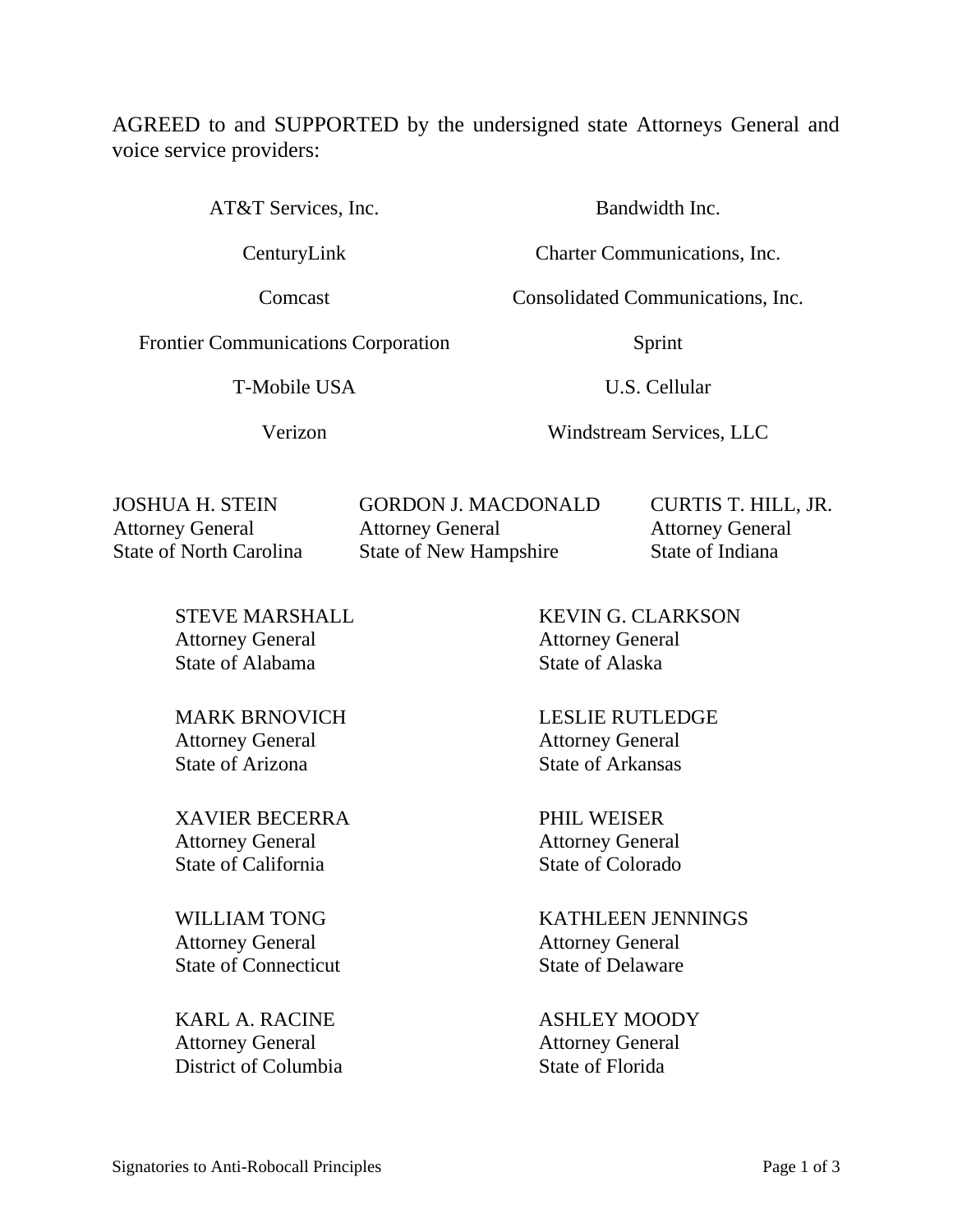CHRISTOPHER M. CARR Attorney General State of Georgia

LAWRENCE G. WASDEN Attorney General State of Idaho

TOM MILLER Attorney General State of Iowa

ANDY BESHEAR Attorney General Commonwealth of Kentucky

AARON M. FREY Attorney General State of Maine

MAURA HEALEY Attorney General Commonwealth of Massachusetts

KEITH ELLISON Attorney General State of Minnesota

ERIC S. SCHMITT Attorney General State of Missouri

DOUGLAS PETERSON Attorney General State of Nebraska

GURBIR S. GREWAL Attorney General State of New Jersey

CLARE E. CONNORS Attorney General State of Hawaii

KWAME RAOUL Attorney General State of Illinois

DEREK SCHMIDT Attorney General State of Kansas

JEFF LANDRY Attorney General State of Louisiana

BRIAN E. FROSH Attorney General State of Maryland

DANA NESSEL Attorney General State of Michigan

JIM HOOD Attorney General State of Mississippi

TIM FOX Attorney General State of Montana

AARON D. FORD Attorney General State of Nevada

HECTOR BALDERAS Attorney General State of New Mexico